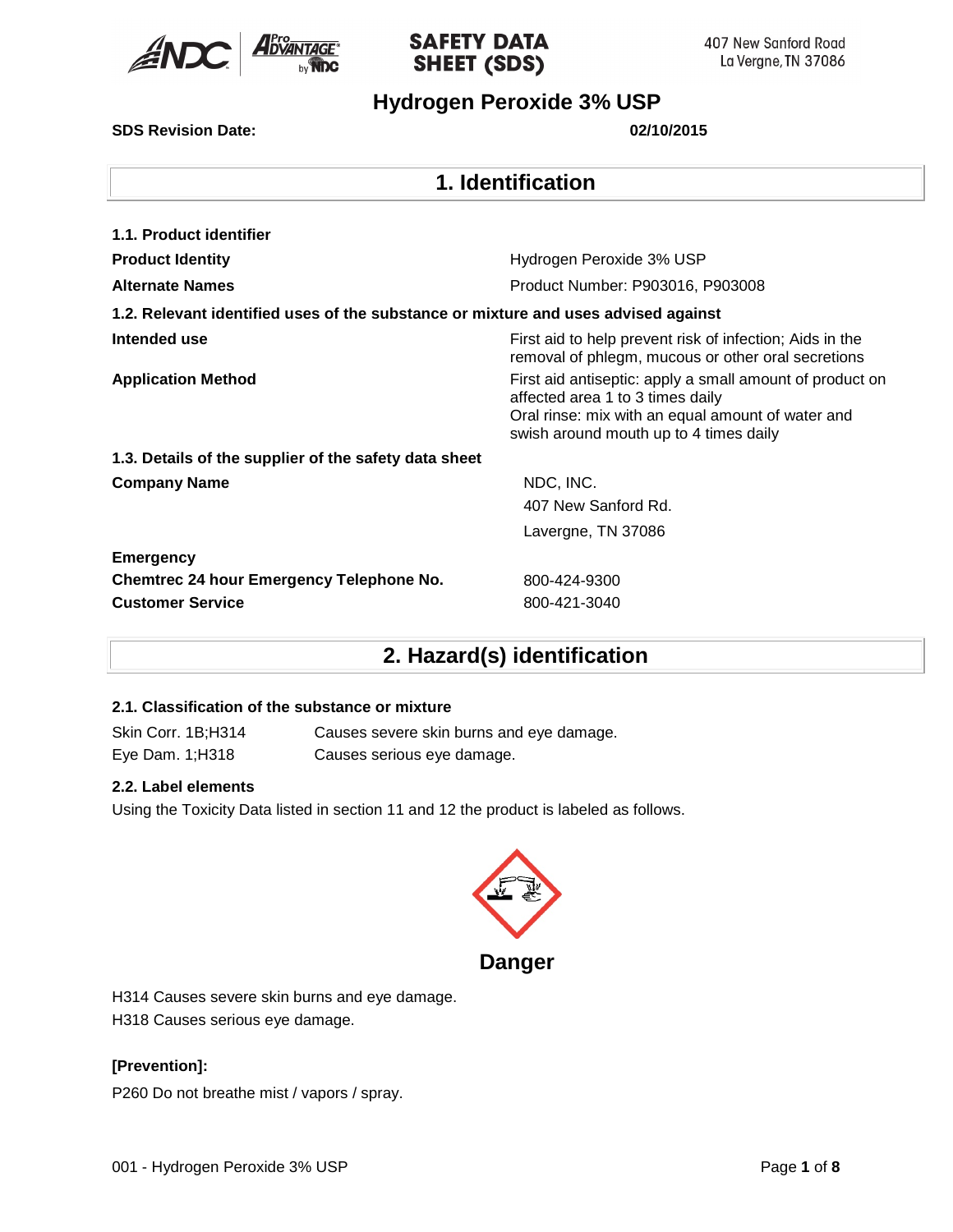### **SDS Revision Date: 02/10/2015**

P264 Wash thoroughly after handling.

P280 Wear protective gloves / eye protection / face protection.

#### **[Response]:**

P301+330+331 IF SWALLOWED: Rinse mouth. Do NOT induce vomiting. Stay at rest.

P303+361+353 IF ON SKIN (or hair): Remove / Take off immediately all contaminated clothing. Rinse skin with water / shower.

P304+340 IF INHALED: Remove victim to fresh air and keep at rest in a position comfortable for breathing.

P305+351+338 IF IN EYES: Rinse continuously with water for several minutes. Remove contact lenses if present and easy to do - continue rinsing.

P310 Immediately call a POISON CENTER or doctor / physician.

P363 Wash contaminated clothing before reuse.

#### **[Storage]:**

P405 Store locked up.

#### **[Disposal]:**

P501 Dispose of contents / container in accordance with local / national regulations.

## **3. Composition/information on ingredients**

This product contains the following substances that present a hazard within the meaning of the relevant State and Federal Hazardous Substances regulations.

| <b>Ingredient/Chemical Designations</b>                 | Weight %   | <b>GHS Classification</b>                                                        | <b>Notes</b> |
|---------------------------------------------------------|------------|----------------------------------------------------------------------------------|--------------|
| Hydrogen peroxide<br><b>CAS Number:</b><br>0007722-84-1 | $1.0 - 10$ | Ox. Lig. 1;H271<br>Acute Tox. 4; H332<br>Acute Tox. 4;H302<br>Skin Corr. 1A:H314 | [1][2]       |

[1] Substance classified with a health or environmental hazard.

[2] Substance with a workplace exposure limit.

[3] PBT-substance or vPvB-substance.

\*The full texts of the phrases are shown in Section 16.

## **4. First aid measures**

#### **4.1. Description of first aid measures**

| General           | In all cases of doubt, or when symptoms persist, seek medical attention.<br>Never give anything by mouth to an unconscious person.                                                                                                        |
|-------------------|-------------------------------------------------------------------------------------------------------------------------------------------------------------------------------------------------------------------------------------------|
| <b>Inhalation</b> | Remove to fresh air, keep patient warm and at rest. If breathing is irregular or stopped, give<br>artificial respiration. If unconscious place in the recovery position and obtain immediate<br>medical attention. Give nothing by mouth. |
| <b>Eyes</b>       | Irrigate copiously with clean water for at least 15 minutes, holding the eyelids apart and<br>seek medical attention.                                                                                                                     |
| <b>Skin</b>       | Remove contaminated clothing. Wash skin thoroughly with soap and water or use a<br>recognized skin cleanser.                                                                                                                              |
| Ingestion         | If swallowed do NOT induce vomiting and obtain immediate medical attention.                                                                                                                                                               |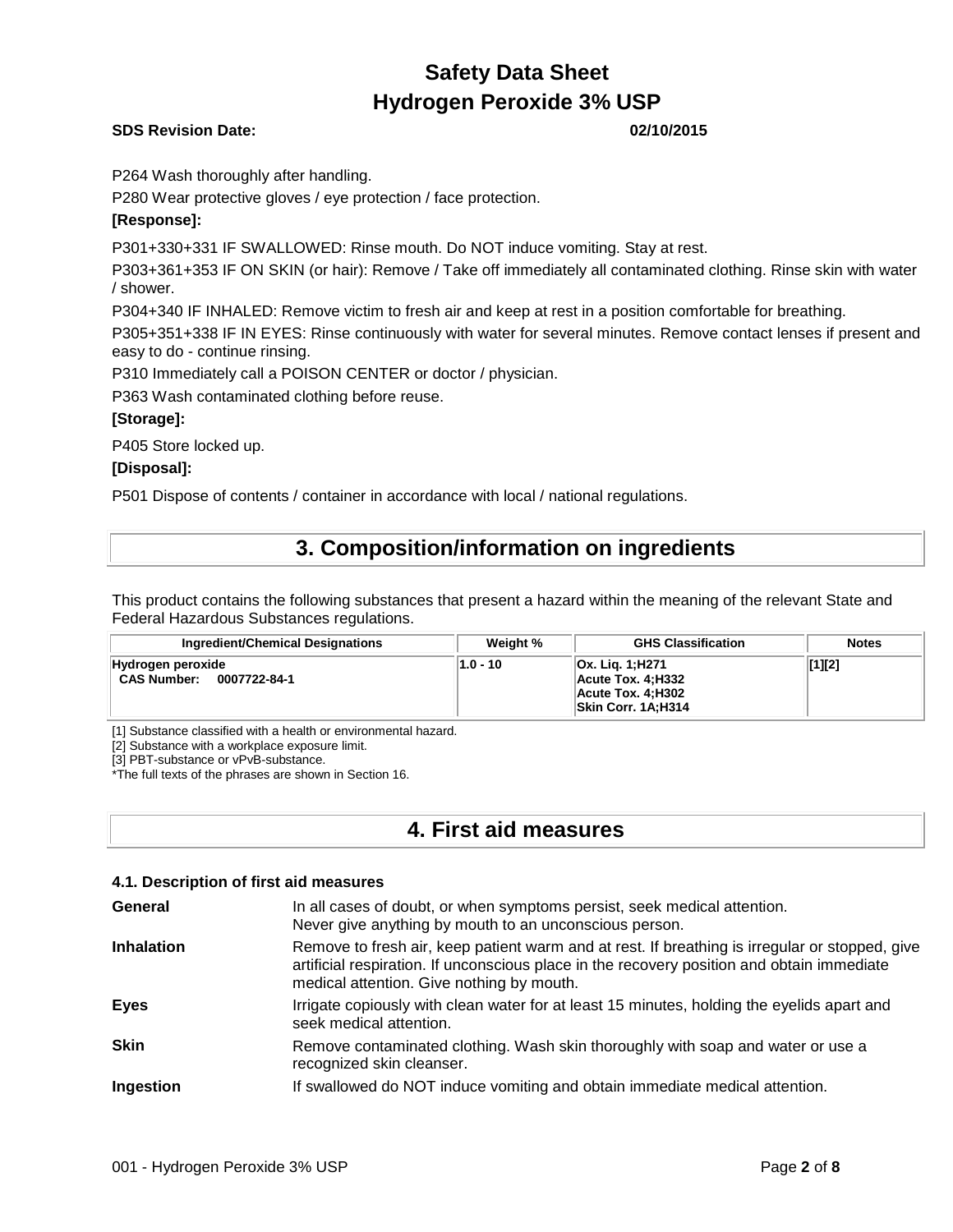**SDS Revision Date: 02/10/2015**

#### **4.2. Most important symptoms and effects, both acute and delayed**

| Overview    | Inhalation of vapors and mists irritate the nose and throat. Minimally irritating to the eyes<br>and mildly irritating to the skin. See section 2 for further details. |
|-------------|------------------------------------------------------------------------------------------------------------------------------------------------------------------------|
| <b>Eyes</b> | Causes serious eye damage.                                                                                                                                             |

**Skin** Causes severe skin burns and eye damage.

## **5. Fire-fighting measures**

#### **5.1. Extinguishing media**

Recommended extinguishing media; Flood with water spray of water fog.

#### **5.2. Special hazards arising from the substance or mixture**

Hazardous decomposition: Oxygen, which supports combustion.

Do not breathe mist / vapors / spray.

#### **5.3. Advice for fire-fighters**

Fire fighters should wear positive pressure self-contained breathing apparatus (SCBA) and full turnout gear. **ERG Guide No. ----**

## **6. Accidental release measures**

### **6.1. Personal precautions, protective equipment and emergency procedures**

Put on appropriate personal protective equipment (see section 8).

#### **6.2. Environmental precautions**

Biodegradable, non-hazardous to environment.

Use good personal hygiene practices. Wash hands before eating, drinking, smoking or using toilet. Promptly remove soiled clothing and wash thoroughly before reuse.

#### **6.3. Methods and material for containment and cleaning up**

Flush with water: wear rubber boots, rubber apron and goggles.

## **7. Handling and storage**

#### **7.1. Precautions for safe handling**

See section 2 for further details. - [Prevention]:

#### **7.2. Conditions for safe storage, including any incompatibilities**

Handle containers carefully to prevent damage and spillage.

Incompatible materials: Reducing agents, combustible materials.

Store in a cool, dark place. Avoid extreme heat.

See section 2 for further details. - [Storage]: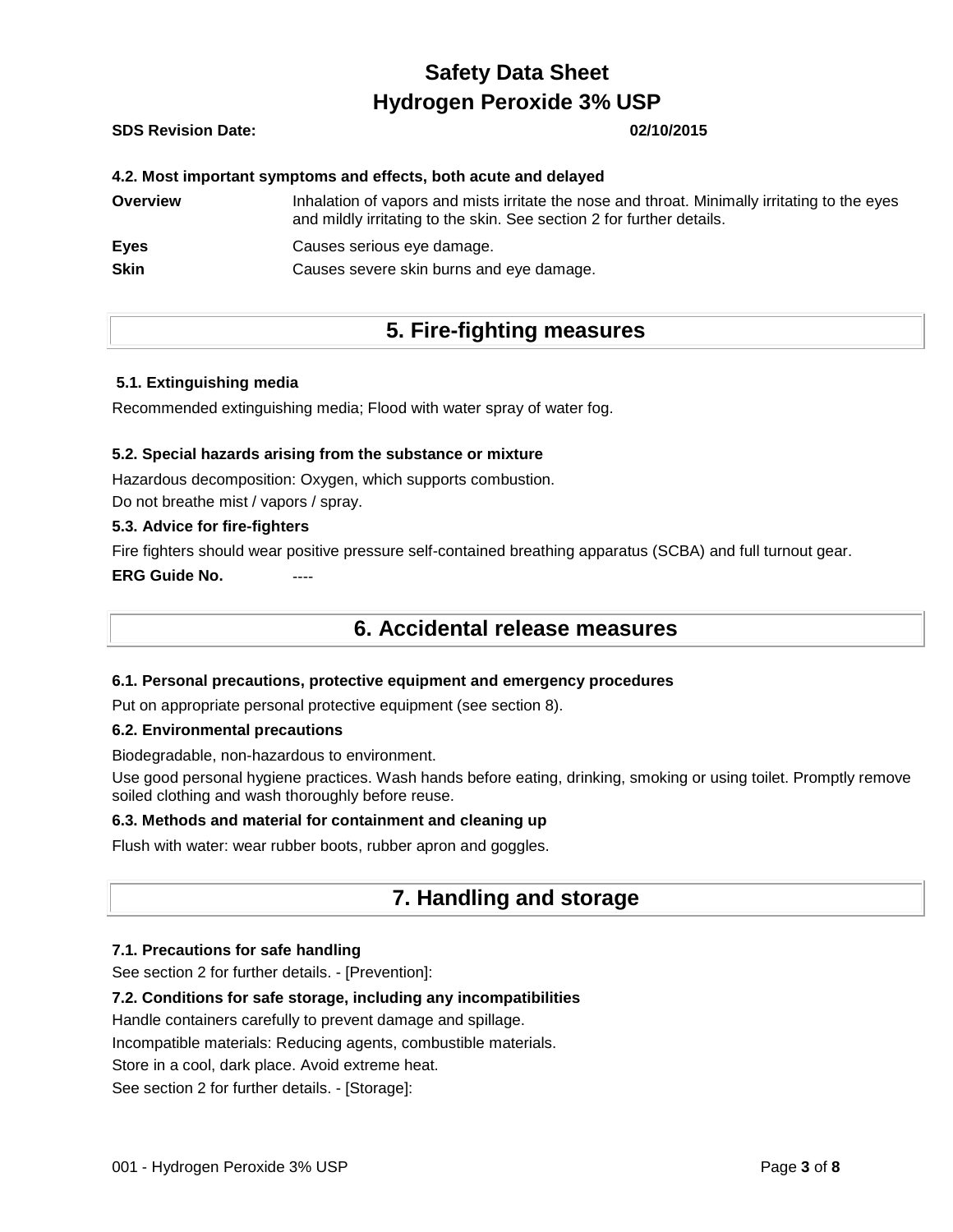### **SDS Revision Date: 02/10/2015**

#### **7.3. Specific end use(s)**

No data available.

## **8. Exposure controls and personal protection**

#### **8.1. Control parameters**

| ---------    |                   |               |                         |  |
|--------------|-------------------|---------------|-------------------------|--|
| CAS No.      | Ingredient        | <b>Source</b> | Value                   |  |
| 0007722-84-1 | Hydrogen peroxide | <b>OSHA</b>   | TWA 1 ppm (1.4 mg/m3)   |  |
|              |                   | ACGIH         | TWA: 1 ppm              |  |
|              |                   | <b>NIOSH</b>  | $TWA$ 1 ppm (1.4 mg/m3) |  |
|              |                   | Supplier      | No Established Limit    |  |
|              |                   |               |                         |  |

**Exposure**

### **Carcinogen Data**

| <b>CAS No.</b> | Inaredient        | Source      | Value                                                               |
|----------------|-------------------|-------------|---------------------------------------------------------------------|
| 0007722-84-1   | Hydrogen peroxide | 'OSHA       | Select Carcinogen: No                                               |
|                |                   | <b>NTP</b>  | Known: No: Suspected: No                                            |
|                |                   | <b>IARC</b> | Group 1: No: Group 2a: No: Group 2b: No: Group 3: Yes: Group 4: No: |

### **8.2. Exposure controls**

| <b>Respiratory</b>          | If workers are exposed to concentrations above the exposure limit they must use the<br>appropriate, certified respirators.                                                                                                                                                                                                             |
|-----------------------------|----------------------------------------------------------------------------------------------------------------------------------------------------------------------------------------------------------------------------------------------------------------------------------------------------------------------------------------|
| <b>Eyes</b>                 | Protective goggles if desired.                                                                                                                                                                                                                                                                                                         |
| <b>Skin</b>                 | Rubber or vinyl gloves.                                                                                                                                                                                                                                                                                                                |
| <b>Engineering Controls</b> | Provide adequate ventilation. Where reasonably practicable this should be achieved by the<br>use of local exhaust ventilation and good general extraction. If these are not sufficient to<br>maintain concentrations of particulates and any vapor below occupational exposure limits<br>suitable respiratory protection must be worn. |
| <b>Other Work Practices</b> | Use good personal hygiene practices. Wash hands before eating, drinking, smoking or                                                                                                                                                                                                                                                    |

using toilet. Promptly remove soiled clothing and wash thoroughly before reuse.

See section 2 for further details. - [Prevention]:

## **9. Physical and chemical properties**

| Appearance                     |
|--------------------------------|
| Odor                           |
| <b>Odor threshold</b>          |
| рH                             |
| Melting point / freezing point |

**Clear, Colorless Liquid Odor** Odorless **Not Measured Not Available Not Available**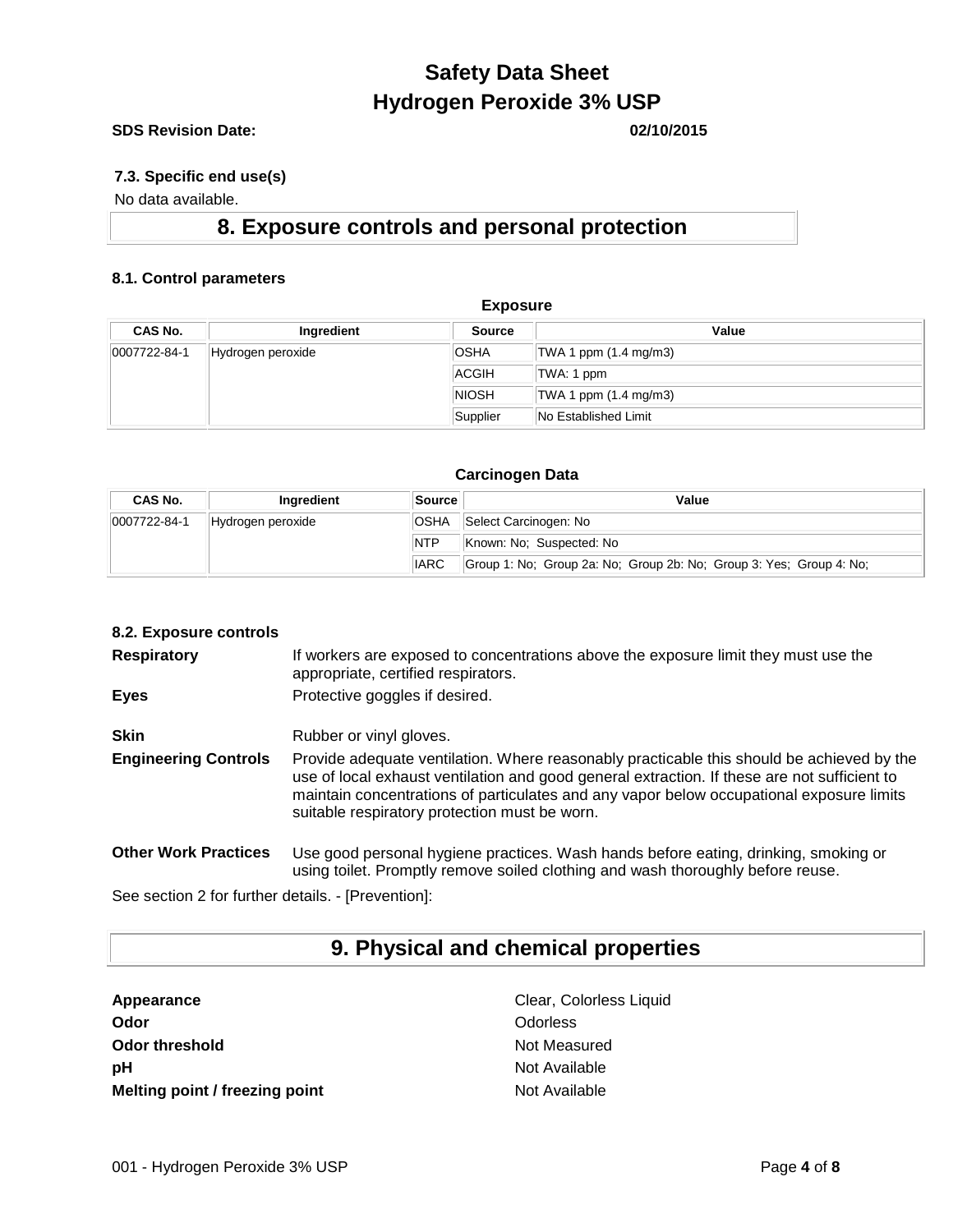### **SDS Revision Date: 02/10/2015**

**Initial boiling point and boiling range** 212ºF **Flash Point** Not Applicable **Evaporation rate (Butyl Acetate = 1)** > 1 **Flammability (solid, gas)** Not Applicable **Upper/lower flammability or explosive limits Lower Explosive Limit:** Not Applicable

**Vapor pressure (Pa)** 23 mmHg **Vapor Density Not Available** Not Available **Specific Gravity (H<sub>2</sub>O = 1) 1.1 Solubility in Water** Complete **Partition coefficient n-octanol/water (Log Kow)** Not Measured **Auto-ignition temperature Not Measured Not Measured Decomposition temperature** Not Measured **Viscosity (cSt)** Not Measured **Heavy Metals Example 2 and 2 ppm maximum** 5 ppm maximum **Limit of Preservative Community Community Community Community Community Community Community Community Community Hydrogen Peroxide Assay** 2.5%-3.5% **9.2. Other information** No other relevant information.

**Upper Explosive Limit:** Not Applicable

## **10. Stability and reactivity**

### **10.1. Reactivity**

Hazardous Polymerization will not occur.

### **10.2. Chemical stability**

Stable under normal circumstances.

### **10.3. Possibility of hazardous reactions**

No data available.

### **10.4. Conditions to avoid**

Extreme heat and contamination.

### **10.5. Incompatible materials**

Reducing agents, combustible materials.

### **10.6. Hazardous decomposition products**

Oxygen, which supports combustion.

## **11. Toxicological information**

### **Acute toxicity**

| Ingredient                      | Oral LD50.<br>mg/kg | Skin LD50.<br>mg/kg | Inhalation<br>Vapor LD50.<br>ma/L/4hr | Inhalation<br>Dust/Mist LD50.<br>ma/L/4hr | <b>Inhalation</b><br>Gas LD50.<br>ppm |
|---------------------------------|---------------------|---------------------|---------------------------------------|-------------------------------------------|---------------------------------------|
| Hydrogen peroxide - (7722-84-1) | 801.00, Rat -       | 2.000.00, Rat -     | 2.00, Rat -                           | No data                                   | No data                               |
|                                 | Category: 4         | Category: 4         | Category: 2                           | available                                 | available                             |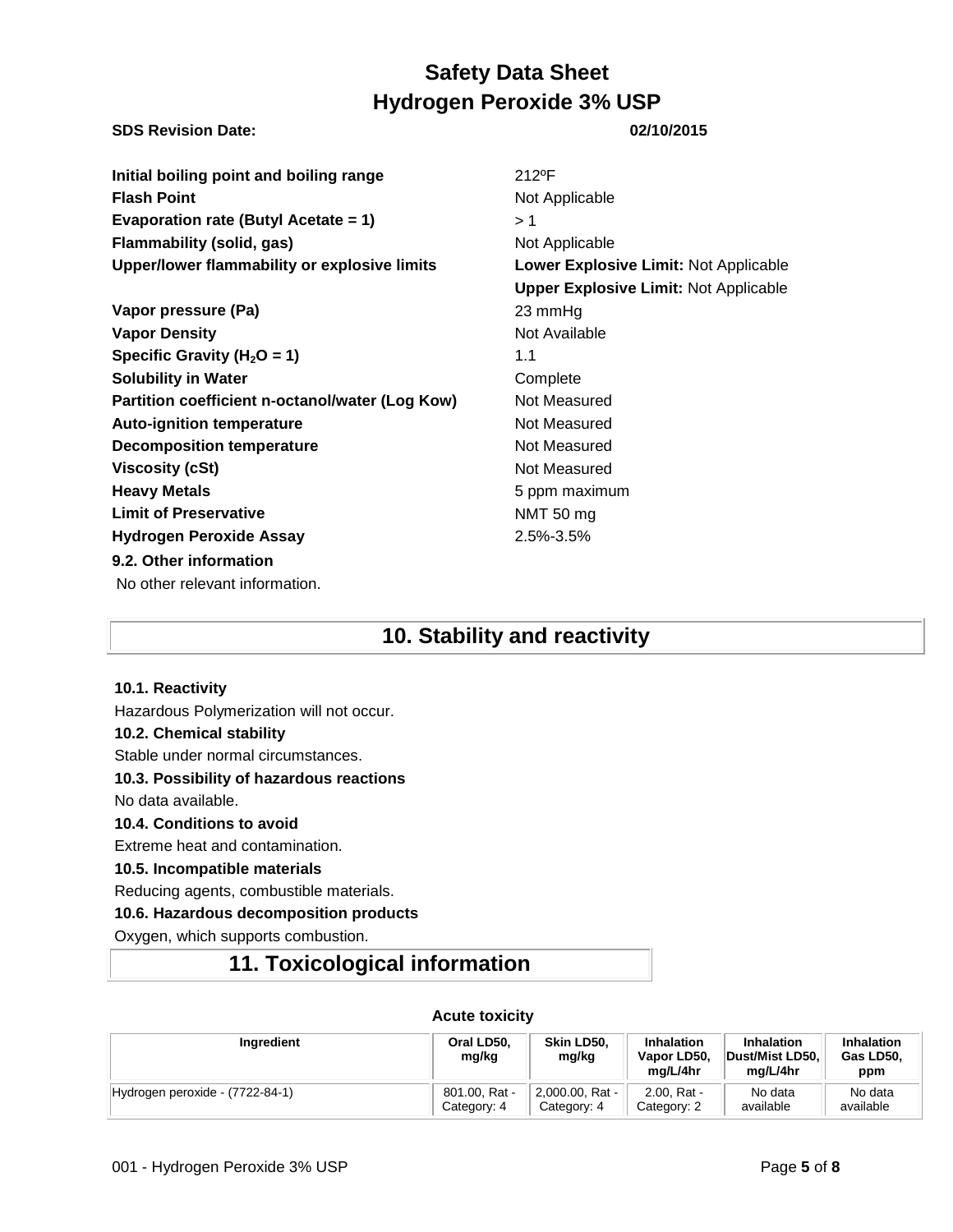#### **SDS Revision Date: 02/10/2015**

Note: When no route specific LD50 data is available for an acute toxin, the converted acute toxicity point estimate was used in the calculation of the product's ATE (Acute Toxicity Estimate).

| <b>Classification</b>         | Category | <b>Hazard Description</b>                |
|-------------------------------|----------|------------------------------------------|
| Acute toxicity (oral)         |          | Not Applicable                           |
| Acute toxicity (dermal)       |          | Not Applicable                           |
| Acute toxicity (inhalation)   |          | Not Applicable                           |
| Skin corrosion/irritation     | 1B       | Causes severe skin burns and eye damage. |
| Serious eye damage/irritation | 1        | Causes serious eye damage.               |
| Respiratory sensitization     |          | Not Applicable                           |
| Skin sensitization            |          | Not Applicable                           |
| Germ cell mutagenicity        |          | Not Applicable                           |
| Carcinogenicity               |          | Not Applicable                           |
| Reproductive toxicity         |          | Not Applicable                           |
| STOT-single exposure          |          | Not Applicable                           |
| STOT-repeated exposure        |          | Not Applicable                           |
| Aspiration hazard             |          | Not Applicable                           |

## **12. Ecological information**

### **12.1. Toxicity**

No additional information provided for this product. See Section 3 for chemical specific data.

#### **Aquatic Ecotoxicity**

| Ingredient                      | 96 hr LC50 fish,              | 48 hr EC50 crustacea. | ErC50 algae,                                       |
|---------------------------------|-------------------------------|-----------------------|----------------------------------------------------|
|                                 | mg/l                          | ma/l                  | mg/l                                               |
| Hydrogen peroxide - (7722-84-1) | 22.00, Oncorhynchus<br>mvkiss | 2.32, Daphnia magna   | 0.71 (72 hr), Microcystis<br>pulverea ssp. incerta |

#### **12.2. Persistence and degradability**

There is no data available on the preparation itself.

#### **12.3. Bioaccumulative potential**

Not Measured

### **12.4. Mobility in soil**

No data available.

### **12.5. Results of PBT and vPvB assessment**

This product contains no PBT/vPvB chemicals.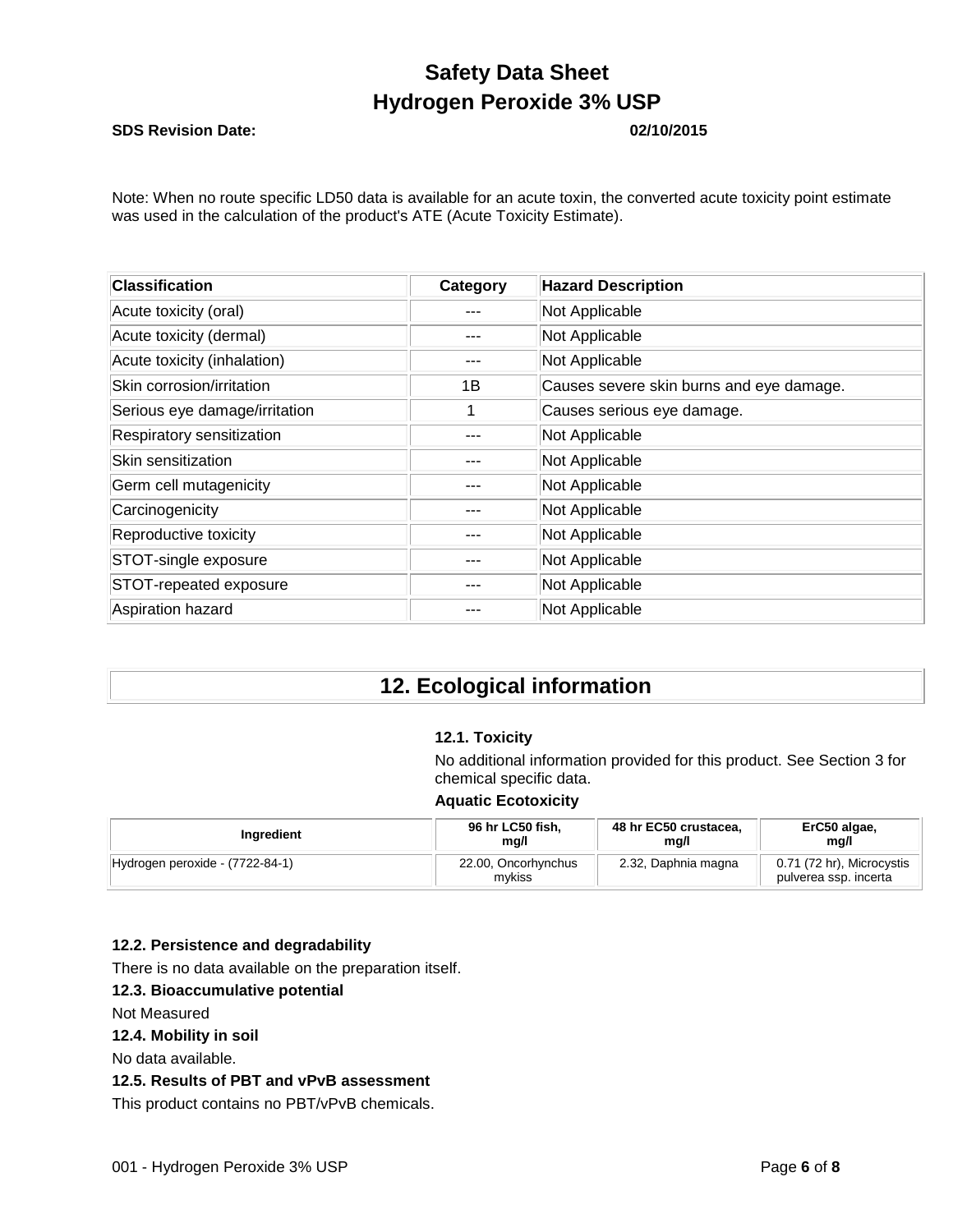#### **SDS Revision Date: 02/10/2015**

#### **12.6. Other adverse effects**

No data available.

## **13. Disposal considerations**

### **13.1. Waste treatment methods**

Observe all federal, state and local regulations when disposing of this substance.

| <b>14. Transport information</b>    |                                                              |                                                                 |                           |  |  |
|-------------------------------------|--------------------------------------------------------------|-----------------------------------------------------------------|---------------------------|--|--|
|                                     | <b>DOT (Domestic Surface)</b><br>Transportation)             | <b>IMO / IMDG (Ocean</b><br><b>Transportation)</b>              | <b>ICAO/IATA</b>          |  |  |
| 14.1. UN number                     | Not Applicable                                               | Not Regulated                                                   | Not Regulated             |  |  |
| 14.2. UN proper shipping<br>name    | Not Regulated                                                | Not Regulated                                                   | Not Regulated             |  |  |
| 14.3. Transport hazard<br>class(es) | <b>DOT Hazard Class: Not</b><br>Applicable<br>DOT Label: --- | <b>IMDG:</b> Not Applicable<br><b>Sub Class: Not Applicable</b> | Air Class: Not Applicable |  |  |
| 14.4. Packing group                 | Not Applicable                                               | Not Applicable                                                  | Not Applicable            |  |  |
| 14.5. Environmental hazards         |                                                              |                                                                 |                           |  |  |
| <b>IMDG</b>                         | Marine Pollutant: No                                         |                                                                 |                           |  |  |
| 14.6. Special precautions for user  |                                                              |                                                                 |                           |  |  |
|                                     | No further information                                       |                                                                 |                           |  |  |

## **15. Regulatory information**

| <b>Regulatory Overview</b>                          | The regulatory data in Section 15 is not intended to be all-inclusive, only selected<br>regulations are represented. |
|-----------------------------------------------------|----------------------------------------------------------------------------------------------------------------------|
| <b>Toxic Substance</b><br><b>Control Act (TSCA)</b> | All components of this material are either listed or exempt from listing on the TSCA<br>Inventory.                   |
| <b>WHMIS Classification</b>                         | D <sub>2</sub> B E                                                                                                   |
| <b>US EPA Tier II Hazards</b>                       | <b>Fire: No</b>                                                                                                      |
|                                                     | <b>Sudden Release of Pressure: No</b>                                                                                |
|                                                     | <b>Reactive: No</b>                                                                                                  |
|                                                     | <b>Immediate (Acute):</b> Yes                                                                                        |
|                                                     | <b>Delayed (Chronic): No</b>                                                                                         |

#### **EPCRA 311/312 Chemicals and RQs:**

To the best of our knowledge, there are no chemicals at levels which require reporting under this statute.

### **EPCRA 302 Extremely Hazardous:**

Hydrogen peroxide

#### **EPCRA 313 Toxic Chemicals:**